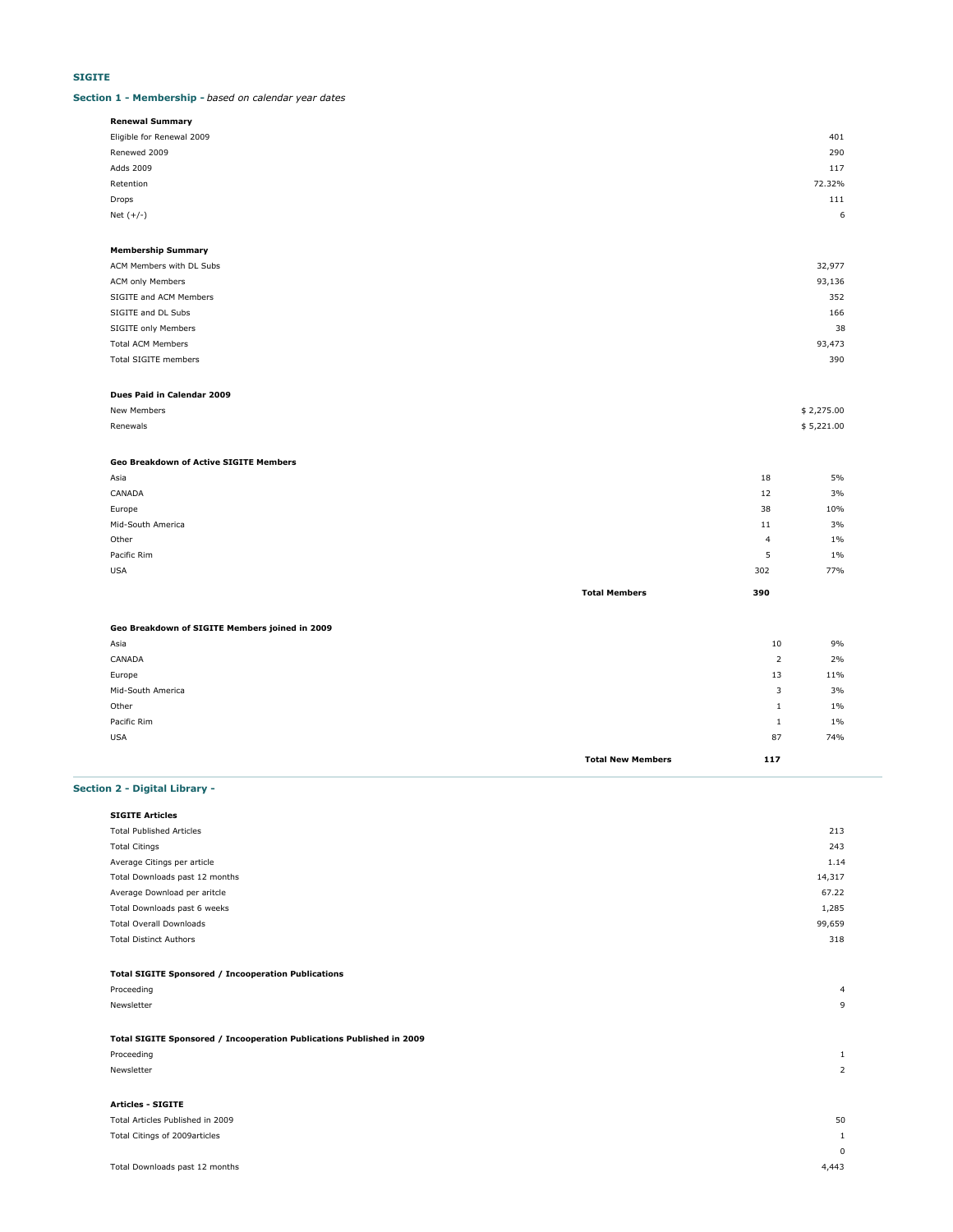|                                | $\mathbf 0$    |
|--------------------------------|----------------|
| Total Downloads past 6 weeks   | 473            |
| <b>Total Overall Downloads</b> | n/a            |
| <b>Total Distinct Authors</b>  | 104            |
|                                |                |
| <b>Articles - SIGITE</b>       |                |
| Year Published                 | Total          |
| 2003                           | 50             |
| 2005                           | 74             |
| 2006                           | 34             |
| 2007                           | $\overline{2}$ |
| 2008                           | $\mathbf{1}$   |
| 2009                           | 50             |
| 2010                           | $\overline{2}$ |
|                                |                |
| <b>Citations - SIGITE</b>      |                |
| Year Cited                     | Citings        |
| 2004                           | 26             |
| 2005                           | 34             |
| 2006                           | 31             |
| 2007                           | 41             |
| 2008                           | 52             |
| 2009                           | 51             |
| 2010                           | 8              |
|                                |                |

**Note:** Research in IT isssued twice a year.

### **Section 3 - Chapters -**

**Geographic Breakdown of Active SIGITE Chapters**

**Total Active SIGITE Chapters 0 Chapter Type Breakdown of Active SIGITE Chapters Total Active SIGITE Chapters 0 Member Type Breakdown of Active SIGITE Chapters**

## **Local Chapter Chapters Chapter Members ACM Non ACM Totals 0 0 0 0**

### **Section 4 - Events -**

| Geographic Breakdown of 2009 Events |                         |                      |
|-------------------------------------|-------------------------|----------------------|
|                                     | Sponsored/ Co-Sponsored | <b>InCooperation</b> |
| <b>USA</b>                          |                         | 0                    |
| <b>Total Events</b>                 | л.                      | 0                    |
|                                     |                         |                      |
| Sponsored/ Co-Sponsored Events      |                         |                      |
| <b>Total Events</b>                 |                         |                      |
| <b>Total Attendees</b>              |                         | 99                   |
|                                     |                         |                      |

### **Section 5 - Lists -**

| Lists                            |     |
|----------------------------------|-----|
| Total Number of Lists            |     |
| <b>Total Subscribers</b>         | 811 |
| <b>Total Active SIG Members</b>  | 349 |
| <b>Total Expired SIG Members</b> | 330 |

### **Section 6 - Web Site -**

| <b>Sites for Calendar 2010</b>  |         |
|---------------------------------|---------|
| Total visits                    | 18,590  |
| Total page views                | 47,468  |
| Total hits                      | 196,459 |
| Total unique visitors           | 7,302   |
| Total repeat visitors           | 923     |
| Average visits per day          | 82      |
| Average visits per week         | 573     |
| Average visits per month        | 2,484   |
| Average unique visitors per day | 51      |
| Average new visitors per day    | 32      |